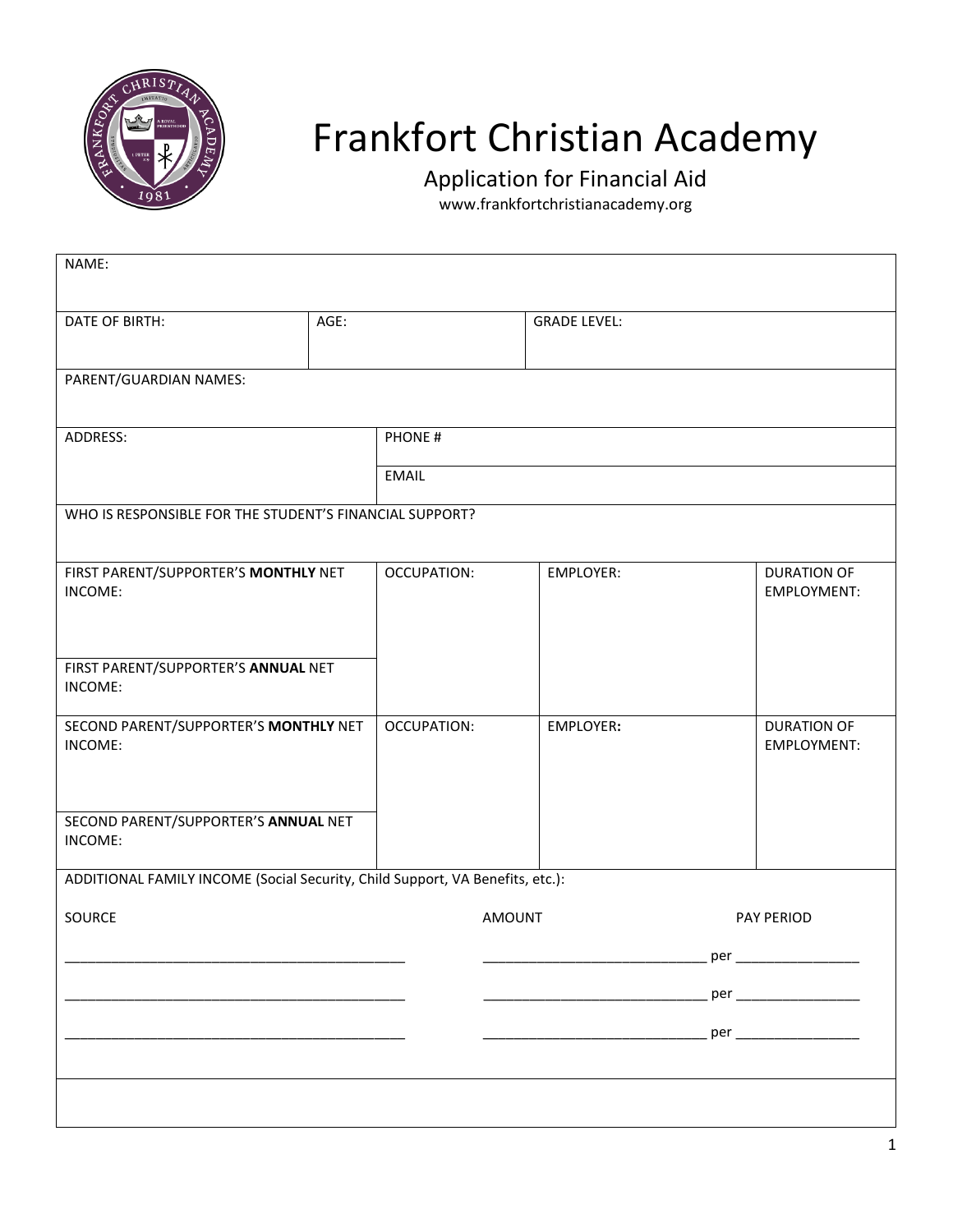| <b>NAME</b>                                                                                                                                                                                                                                                                                                                                                                                              | AGE                             | <b>SCHOOL ATTENDING</b>                                                                                              |                                                                                                                            | <b>MONTHLY TUITION</b>                                                                                         |  |
|----------------------------------------------------------------------------------------------------------------------------------------------------------------------------------------------------------------------------------------------------------------------------------------------------------------------------------------------------------------------------------------------------------|---------------------------------|----------------------------------------------------------------------------------------------------------------------|----------------------------------------------------------------------------------------------------------------------------|----------------------------------------------------------------------------------------------------------------|--|
|                                                                                                                                                                                                                                                                                                                                                                                                          |                                 |                                                                                                                      |                                                                                                                            |                                                                                                                |  |
|                                                                                                                                                                                                                                                                                                                                                                                                          |                                 |                                                                                                                      |                                                                                                                            |                                                                                                                |  |
|                                                                                                                                                                                                                                                                                                                                                                                                          |                                 |                                                                                                                      |                                                                                                                            |                                                                                                                |  |
|                                                                                                                                                                                                                                                                                                                                                                                                          |                                 |                                                                                                                      |                                                                                                                            |                                                                                                                |  |
| PLEASE DESCRIBE WHY THE STUDENT WISHES TO ENROLL AT FRANKFORT CHRISTIAN ACADEMY:                                                                                                                                                                                                                                                                                                                         |                                 |                                                                                                                      | <u> 1989 - Johann John Stone, market fan de Amerikaanske kommunister fan de Amerikaanske kommunister fan de Amerikaans</u> |                                                                                                                |  |
|                                                                                                                                                                                                                                                                                                                                                                                                          |                                 |                                                                                                                      |                                                                                                                            |                                                                                                                |  |
|                                                                                                                                                                                                                                                                                                                                                                                                          |                                 |                                                                                                                      |                                                                                                                            |                                                                                                                |  |
|                                                                                                                                                                                                                                                                                                                                                                                                          |                                 |                                                                                                                      |                                                                                                                            |                                                                                                                |  |
| PLEASE DESCRIBE WHY THE STUDENT NEEDS TUITION ASSISTANCE INCLUDING CURRENT SITUATIONS THAT ARE FINANCIALLY<br><b>IMPACTING YOUR FAMILY:</b>                                                                                                                                                                                                                                                              |                                 |                                                                                                                      |                                                                                                                            |                                                                                                                |  |
|                                                                                                                                                                                                                                                                                                                                                                                                          |                                 |                                                                                                                      |                                                                                                                            |                                                                                                                |  |
|                                                                                                                                                                                                                                                                                                                                                                                                          |                                 |                                                                                                                      |                                                                                                                            |                                                                                                                |  |
|                                                                                                                                                                                                                                                                                                                                                                                                          |                                 |                                                                                                                      |                                                                                                                            |                                                                                                                |  |
| FOR THE SCHOOL YEAR, HOW MUCH PER MONTH ARE YOU ABLE TO COMMIT TO THE STUDENT'S ACCOUNT? (fill all that applies)                                                                                                                                                                                                                                                                                         |                                 |                                                                                                                      |                                                                                                                            |                                                                                                                |  |
| FOR REGISTRATION: ________________________________                                                                                                                                                                                                                                                                                                                                                       |                                 |                                                                                                                      |                                                                                                                            |                                                                                                                |  |
|                                                                                                                                                                                                                                                                                                                                                                                                          |                                 |                                                                                                                      |                                                                                                                            |                                                                                                                |  |
|                                                                                                                                                                                                                                                                                                                                                                                                          | (describe below)                |                                                                                                                      |                                                                                                                            |                                                                                                                |  |
| PLEASE NOTE: The above commitment is essential in understanding the financial needs of the student. The financial aid<br>application will not be processed without a known commitment amount from the parent/supporters.                                                                                                                                                                                 |                                 |                                                                                                                      |                                                                                                                            |                                                                                                                |  |
| By signing below, you acknowledge that the information above is correct to the best of your knowledge and that you have read the principles underlying the granting<br>of financial aid (see next page).                                                                                                                                                                                                 |                                 |                                                                                                                      |                                                                                                                            |                                                                                                                |  |
| Signature of the Applicant's Parent/Guardian: __________________________________                                                                                                                                                                                                                                                                                                                         |                                 |                                                                                                                      |                                                                                                                            | Date: and the state of the state of the state of the state of the state of the state of the state of the state |  |
| The Organization admits students of any race, color, sex, and ethnic origin with all the rights, privileges, programs and activities generally accorded or made available<br>to students at the school. It does not discriminate on the basis of race, color, gender and ethnic origin in the administration of its educational policies, admission<br>policies, and other school administered programs. |                                 |                                                                                                                      |                                                                                                                            |                                                                                                                |  |
|                                                                                                                                                                                                                                                                                                                                                                                                          |                                 | The section below is to be completed by FCA administration.                                                          |                                                                                                                            |                                                                                                                |  |
| <b>FORMS</b>                                                                                                                                                                                                                                                                                                                                                                                             | PROOF OF INCOME (attach copies) |                                                                                                                      | AMOUNT AWARDED                                                                                                             |                                                                                                                |  |
| ⊔<br>Student Application for Financial Aid                                                                                                                                                                                                                                                                                                                                                               |                                 |                                                                                                                      |                                                                                                                            |                                                                                                                |  |
| ⊔<br>Church Match                                                                                                                                                                                                                                                                                                                                                                                        |                                 |                                                                                                                      |                                                                                                                            |                                                                                                                |  |
| ⊔<br>Payment Agreement                                                                                                                                                                                                                                                                                                                                                                                   |                                 | <u> 1989 - Johann Barn, mars eta bat erroman erroman erroman erroman erroman erroman erroman erroman erroman err</u> |                                                                                                                            |                                                                                                                |  |

OTHER CHILDREN/DEPENDENTS: